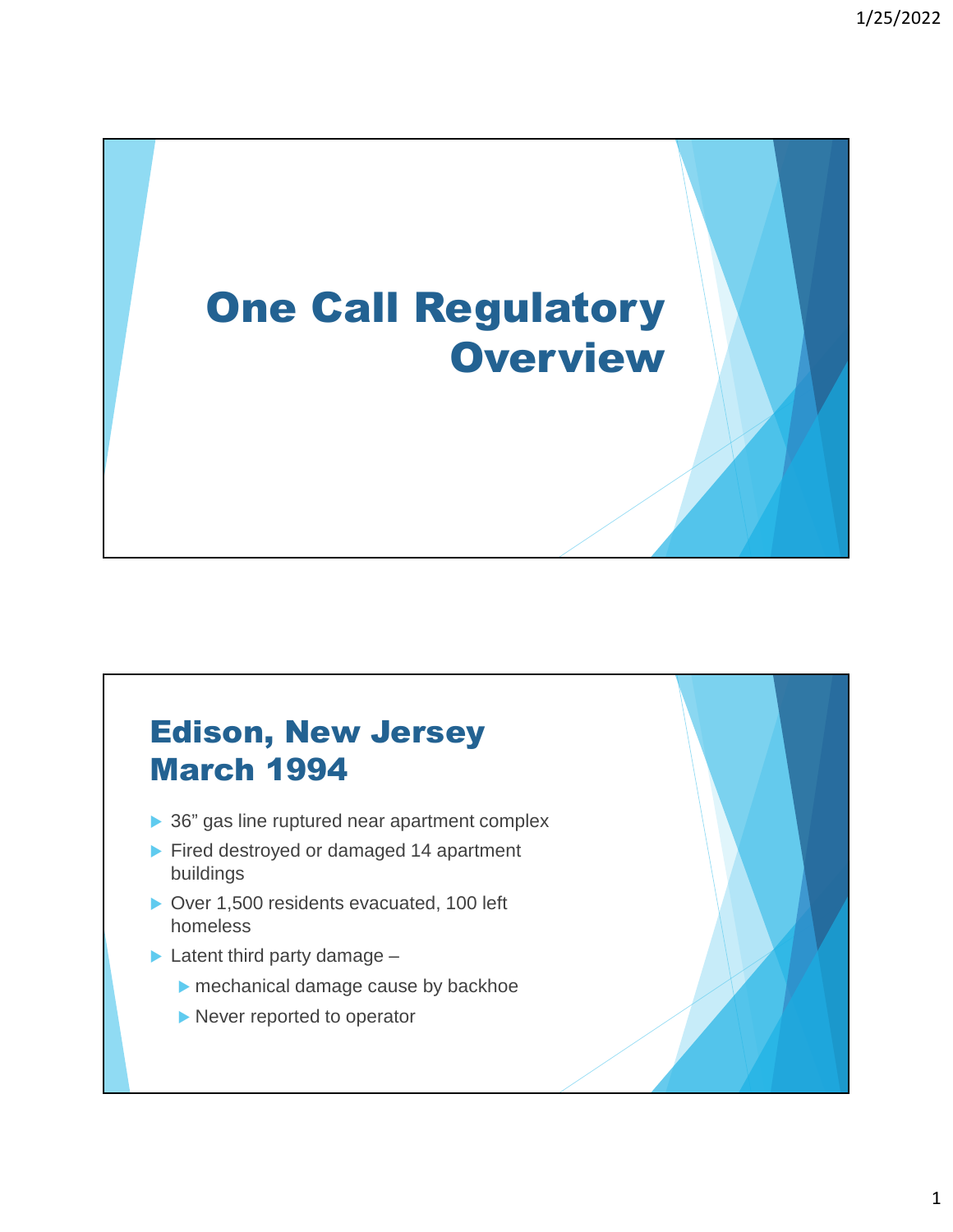#### Bellingham, WA June 10, 1999

- ▶ 16" gasoline pipeline leaked, then exploded
- Three fatalities
- ▶ Over \$58 million in damages
- ▶ Third party damage to pipeline

# Damage Prevention History Original damage prevention language was added in 1979 required operators to:

- Provide a means of receiving and recording notification of planned excavation activities.
- Provide for temporary marking of buried pipelines in the area of excavation activity before, as far as practical, the activity begins.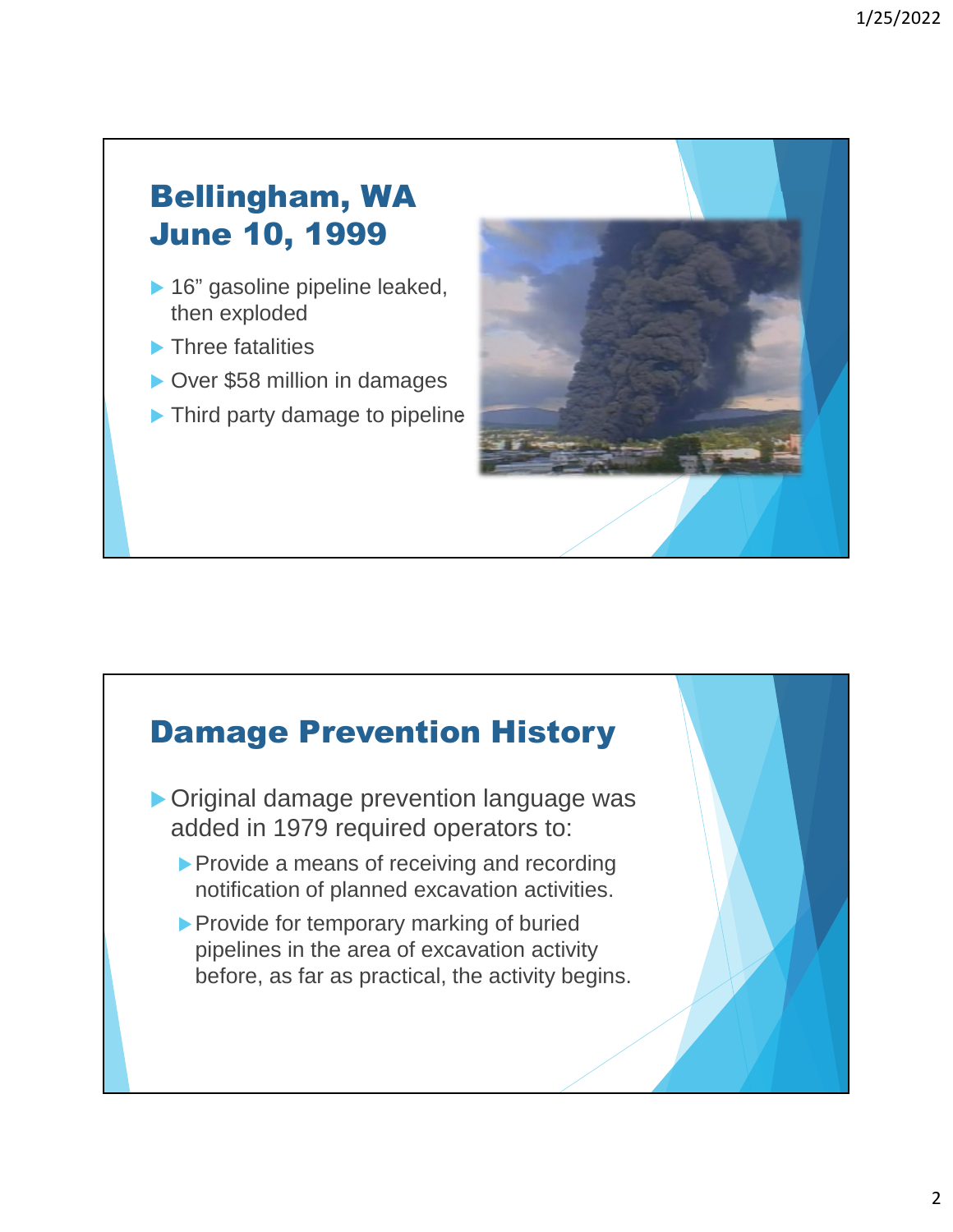## Excavation Activities

Includes excavation, blasting, boring, tunneling, backfilling, the removal of aboveground structures by either explosive or mechanical means, and other earthmoving operations Additional description in Chapter 24C





- ▶ 1997 Mandatory participation in qualified one-call systems by pipeline operators
	- Encourage states to adopt improved onecall notification systems
	- ▶ Upgrade existing systems, establish onecall in states with no one call system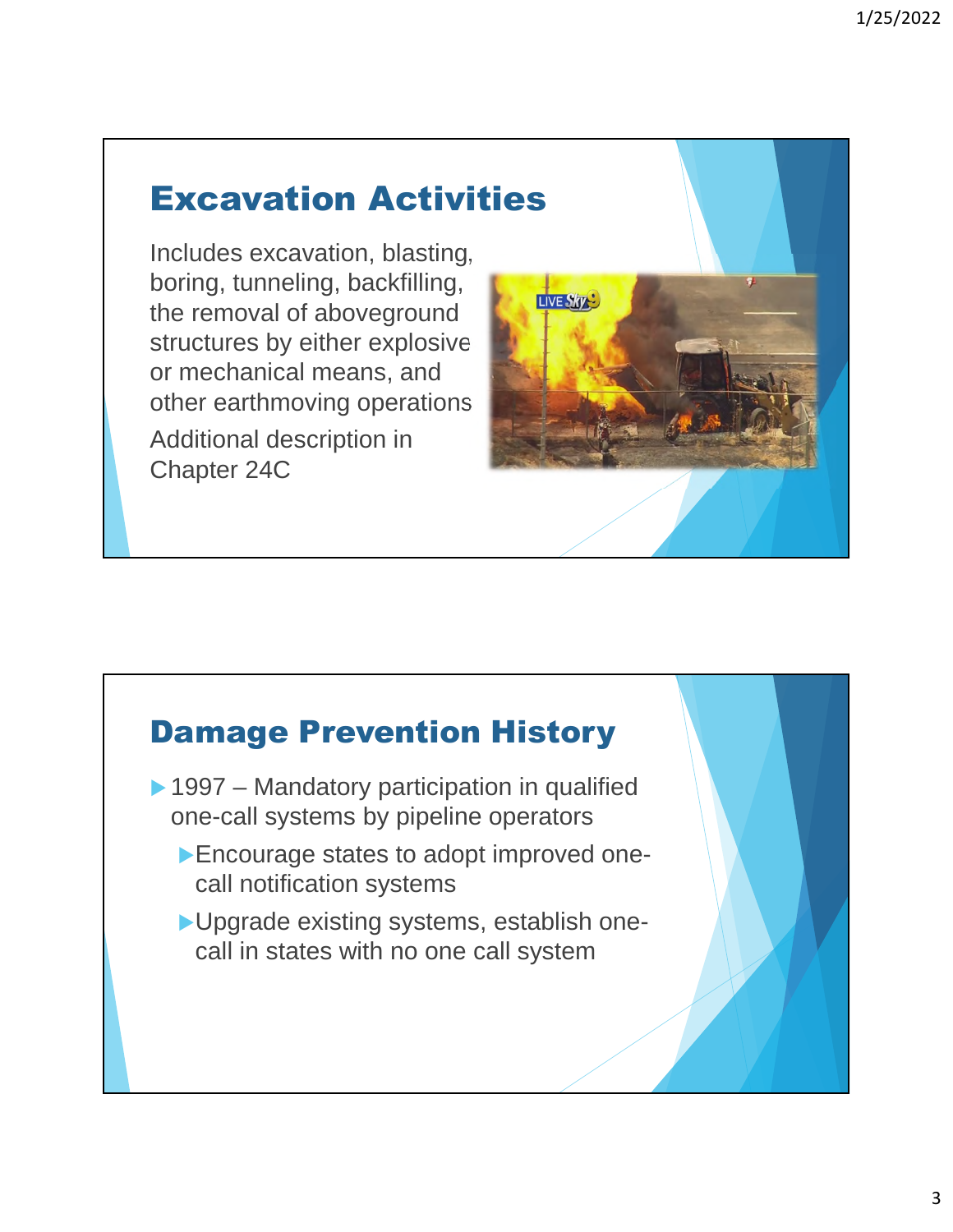# 49 CFR 196 – 2015 Protection of Underground Pipelines from Excavation Activity Minimum requirements that excavators must follow to protect underground pipelines from excavation damage **First time action against excavators** ▶ For states without enforcement, PHMSA will act as enforcement agent

### 49 CFR 196 Definitions

*Damage* or *excavation damage* means any excavation activity that results in the need to repair or replace a **pipeline** due to a weakening, or the partial or complete destruction, of the pipeline, including, but not limited to, the pipe, appurtenances to the pipe, protective coatings, support, cathodic protection or the housing for the line device or facility.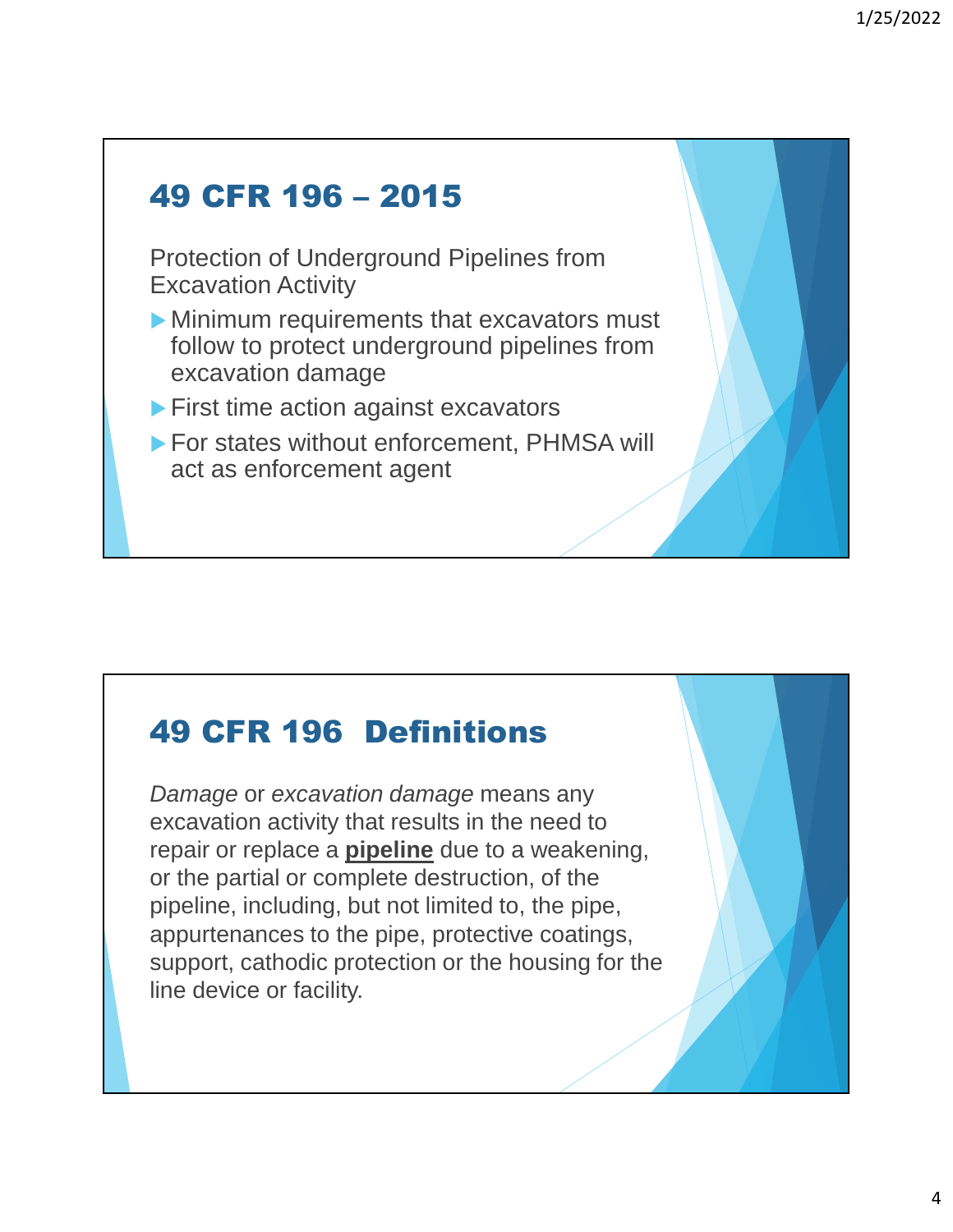#### 49 CFR 196 Definitions

*Pipeline* means all parts of those physical facilities through which gas, carbon dioxide, or a hazardous liquid moves in transportation, including, but not limited to, pipe, valves, and other appurtenances attached or connected to pipe (including, but not limited to, tracer wire, radio frequency identification or other electronic marking system devices), pumping units, compressor units, metering stations, regulator stations, delivery stations, holders, fabricated assemblies, and breakout tanks.

### 49 CFR 196 Subpart B

Minimum requirements that excavators must follow to protect pipelines subject to PHMSA or State pipeline safety regulation

- Use one call system
- ▶ Wait for marking, and excavate with proper regard to marks to prevent damage
- Additional one calls as needed before excavation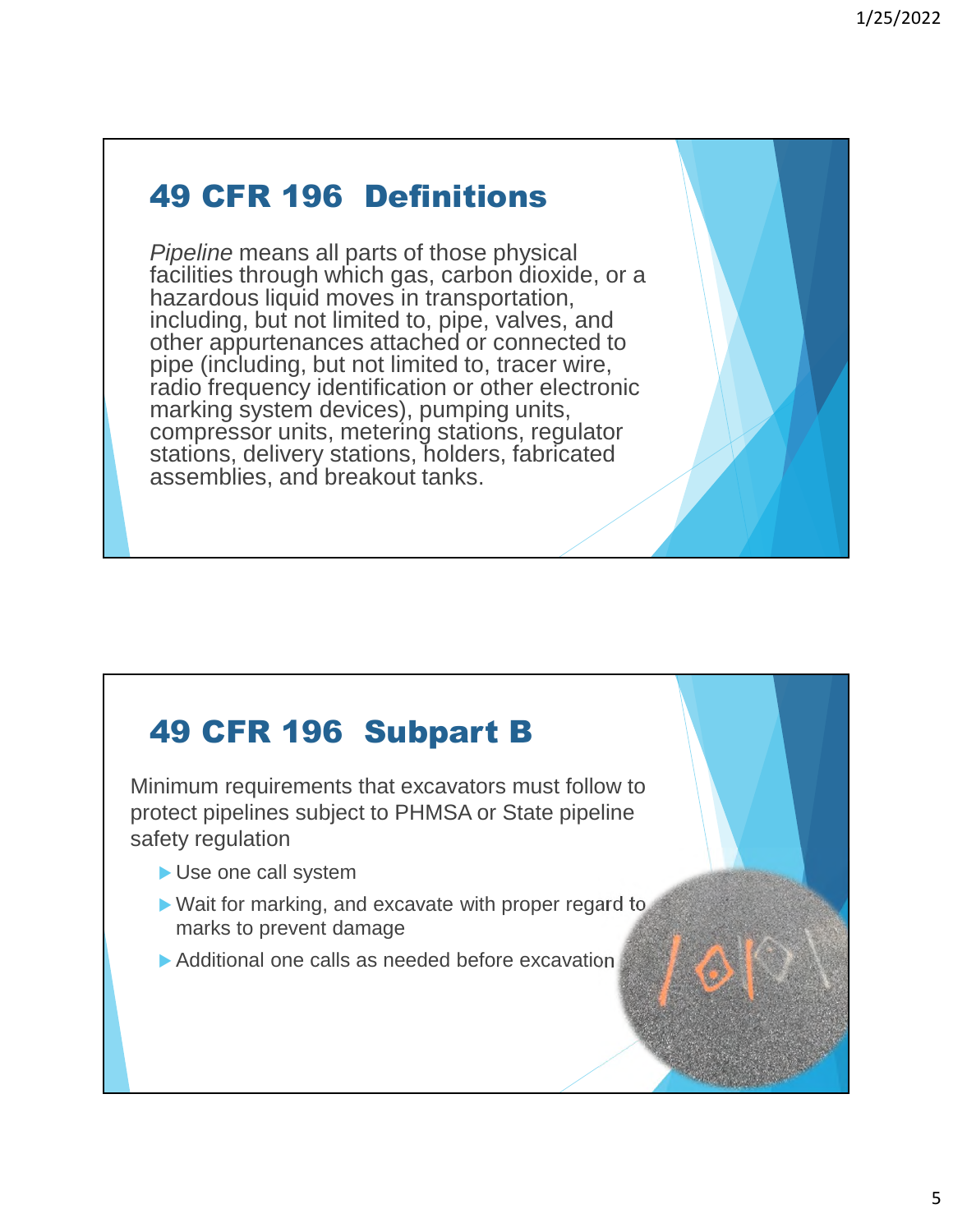#### 49 CFR 196 Subpart B

Minimum requirements that excavators must follow to protect pipelines subject to PHMSA or State pipeline safety regulation

- If damage, must report to pipeline operator at earliest practicable moment following discovery of damage
- If leak, must promptly report the release appropriate emergency authorities by calling 911

#### WV Reporting Requirement

- ▶ §15-5C-2 requires reporting within 15 minutes of "unintended release of poisonous or combustible substances that have reasonable potential to cause death"
- Call to WV DEP Spill Line 1-800-642-3074
- ▶ 1-866-987-2338 within 15 minutes
- $\blacktriangleright$  Call 911

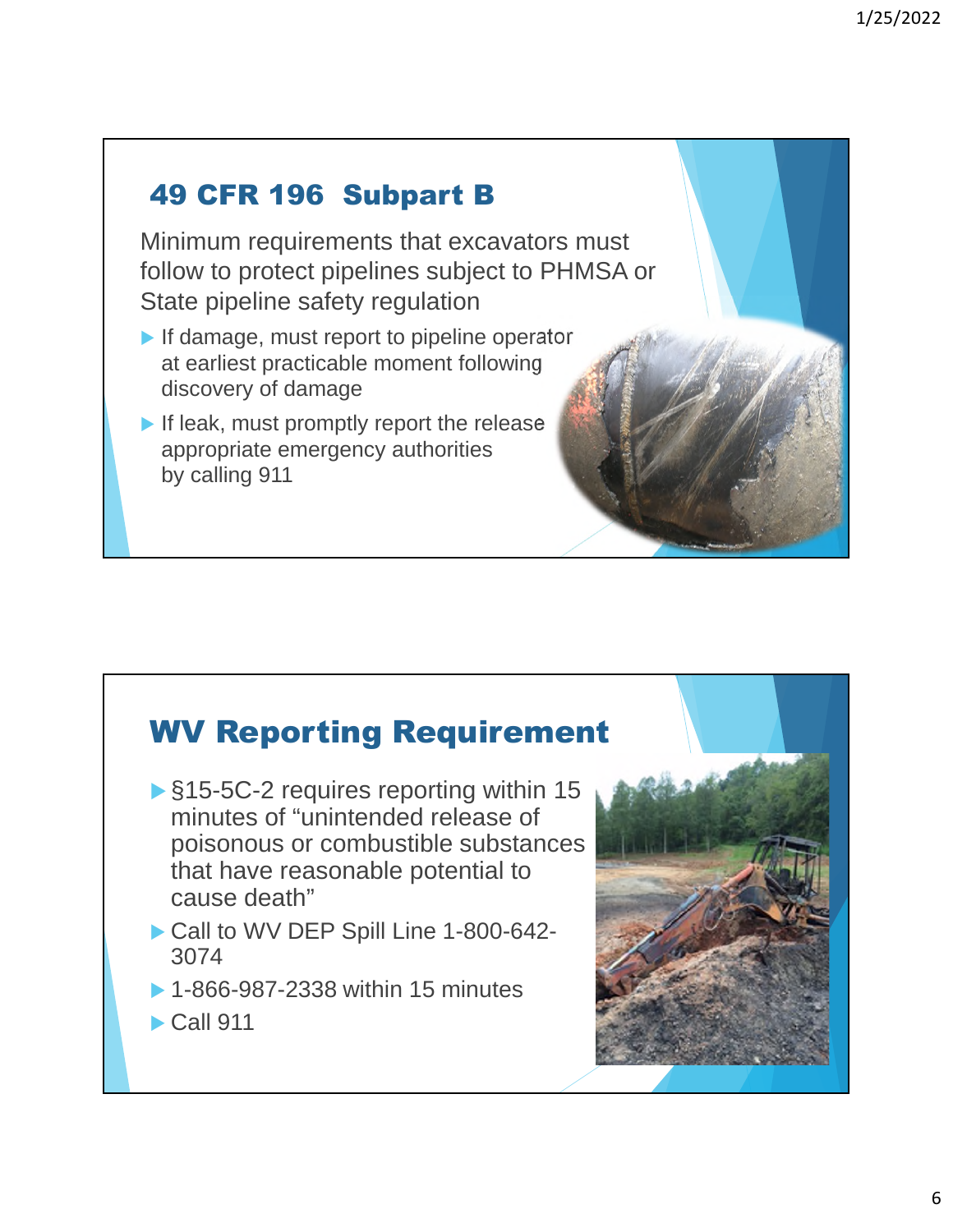## 49 CFR 196 Subpart C

Administrative Enforcement Process

- Allows enforcement when excavators damage regulated pipelines
- **Provides for PHMSA enforcement when** State program deemed inadequate

#### PHMSA Damage Prevention Annual Program Review

- Since 2016, PHMSA performs an annual review of the WV damage prevention enforcement program
- Nine elements are reviewed, including damage prevention enforcement
- https://primis.phmsa.dot.gov/comm/StateDama gePrevention/StateDamagePrevention\_WV.htm ?nocache=5966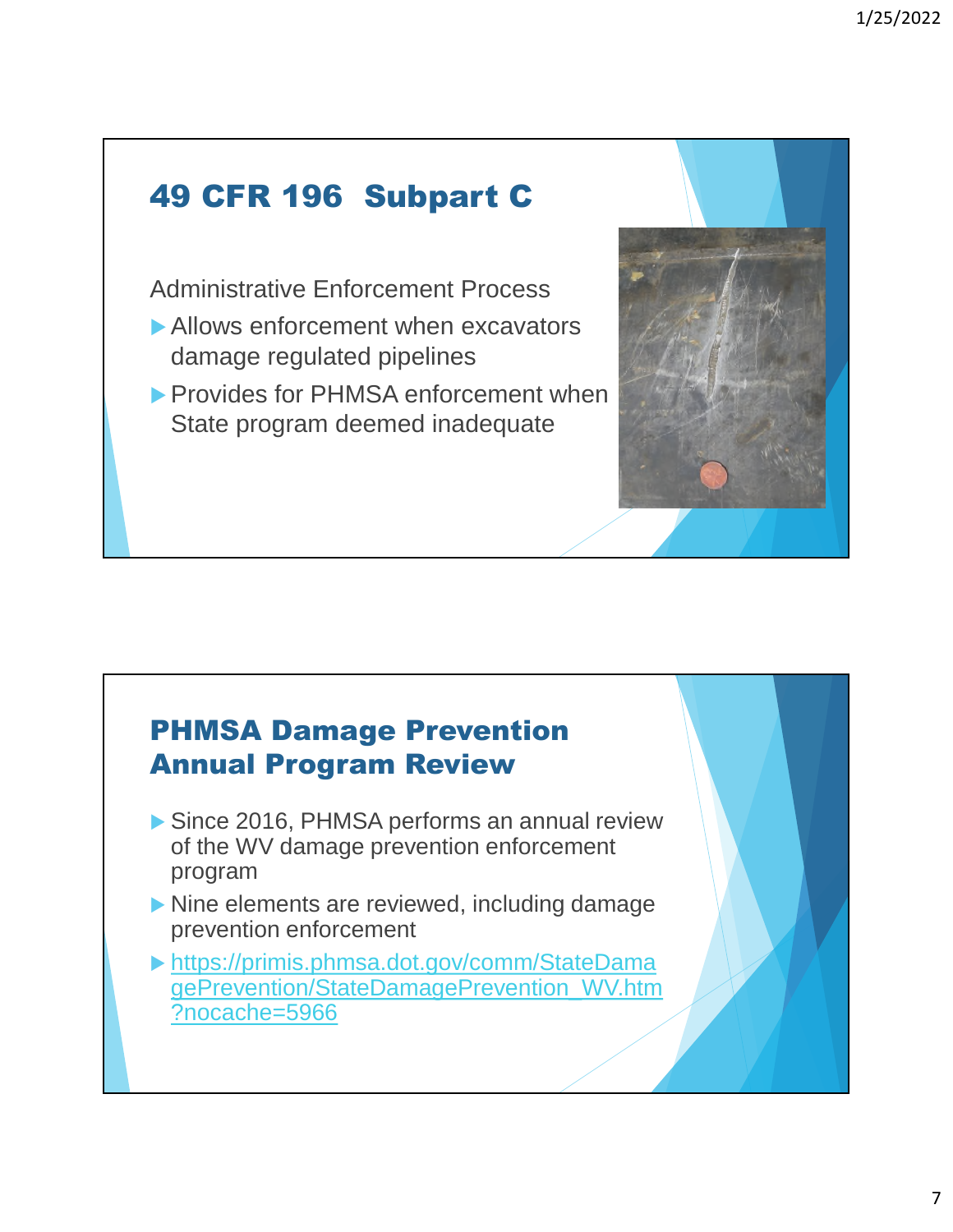#### PHMSA Damage Prevention Annual Program Review

- **First few inspections resulted in an** inadequate rating
- **First enforcement in 2019**
- ▶ Since 2019 Adequate for damage prevention enforcement

#### PSCWV – Gas Pipeline Safety Jurisdiction

- **PSCWV can enforce against regulated** pipeline operators that violated Federal Pipeline Safety Regulations
- No authority over:
	- ▶ One-call separate organization
	- Excavators, in spite of Part 196
	- ▶ Operators of other underground facilities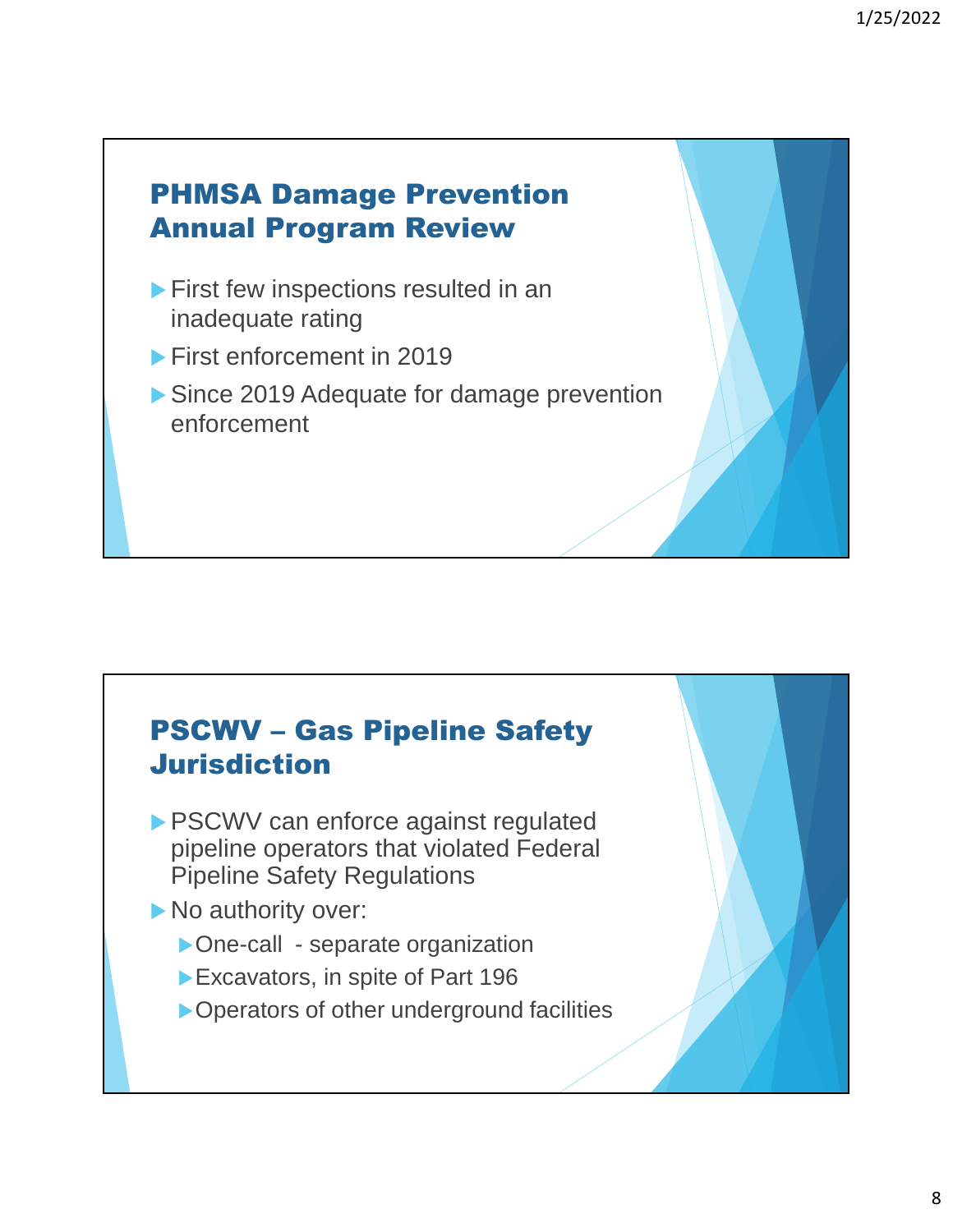# Miss Utility of WV

- ▶ Chapter 24-Enacted in 1996
- Defined excavation activities, roles of excavators and operators of underground facilities
- ▶ Unchanged until 2018 to address enforcement and PHMSA enforcement concerns



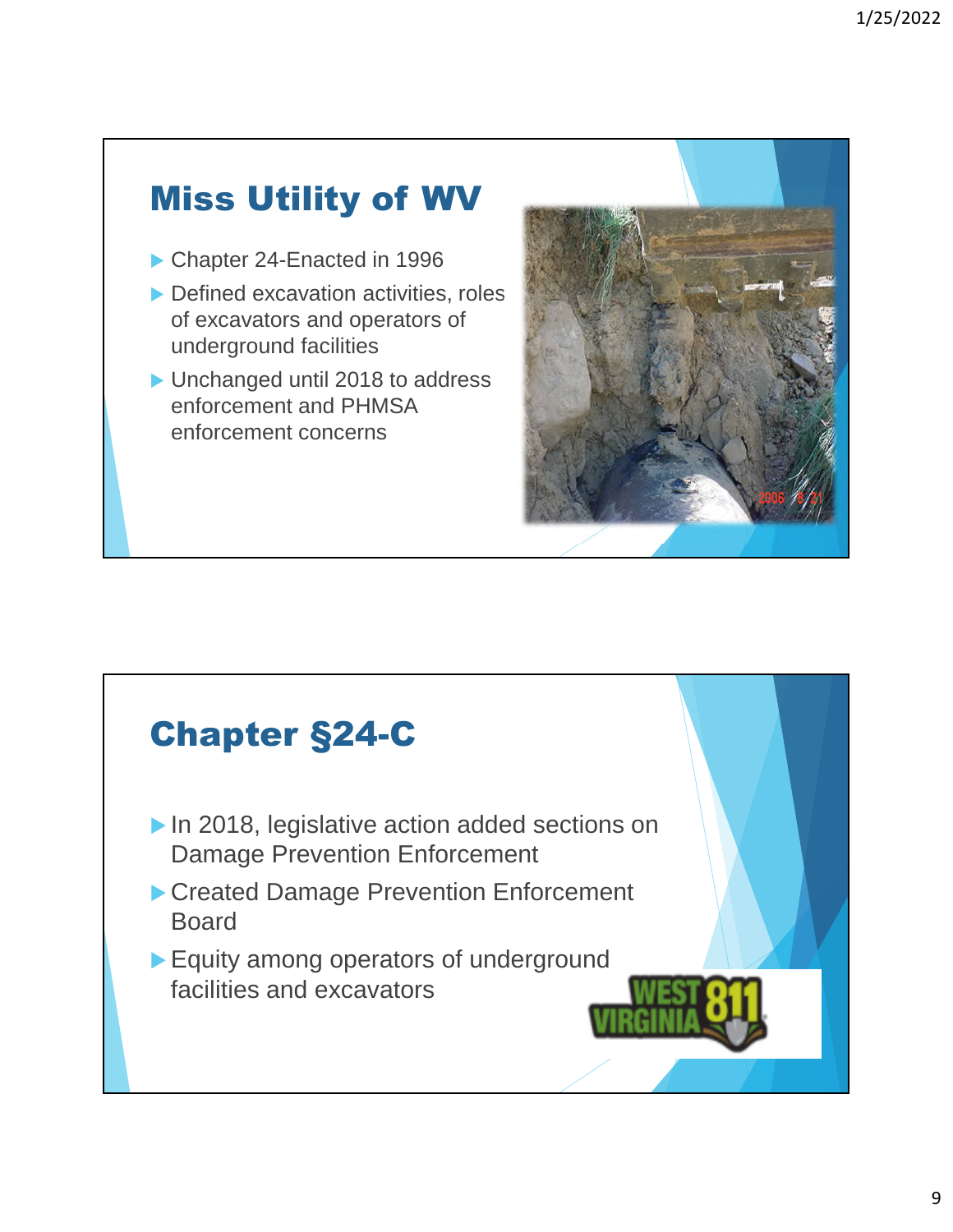

- ▶ Over 14,000 miles of regulated pipelines, unknown miles of production and unregulated pipelines
- ▶ Carry natural gas, highly volatile liquids (HVLs), crude oil, refined product
- Pressure can be from ounces to thousands of pounds of pressure
- All pipeline operators except for gathering lines <3" in diameter required to belong
- Not just excavation, crossing pipelines, adding cover